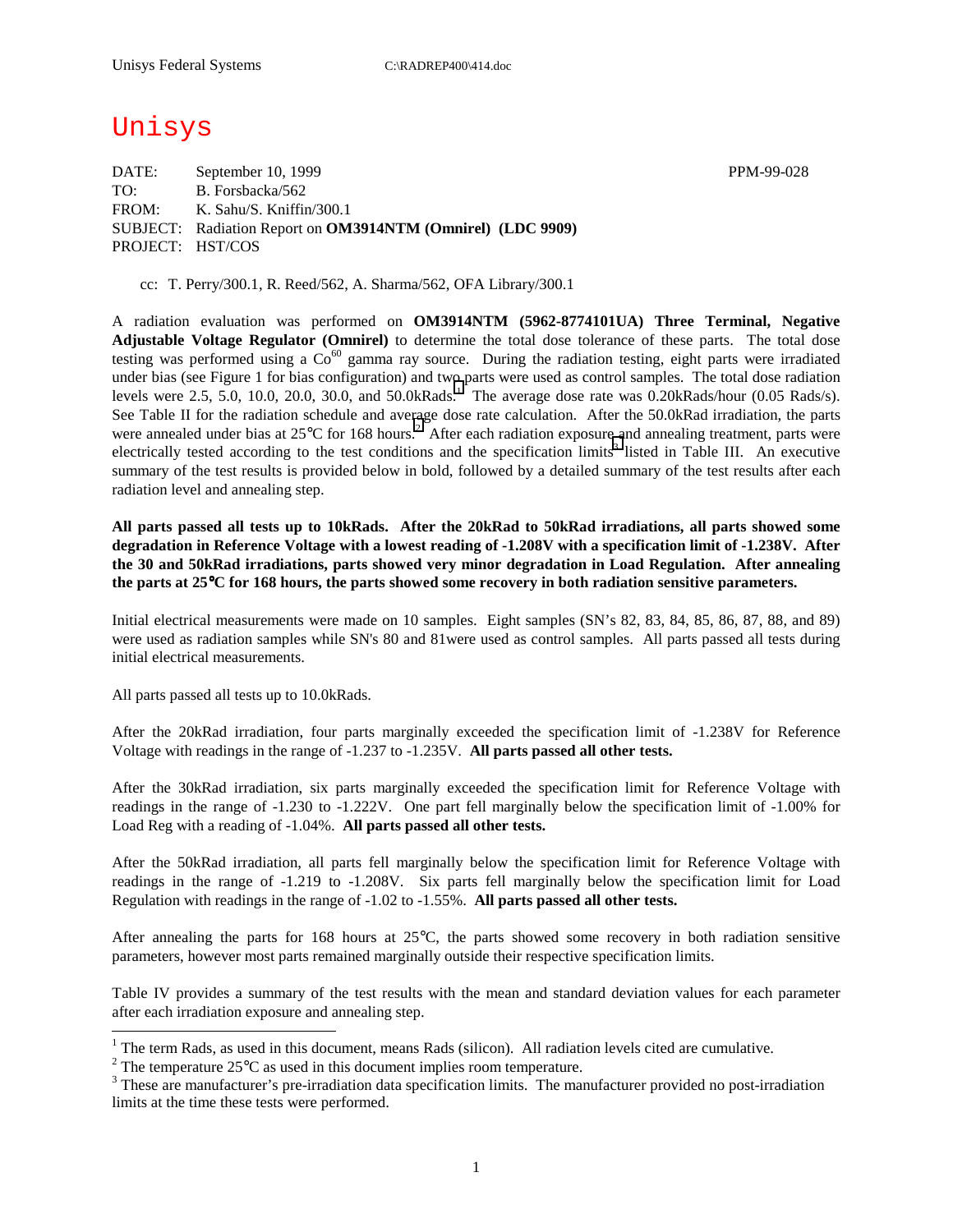Any further details about this evaluation can be obtained upon request. If you have any questions, please call us at (301) 731-8954.

#### \_\_\_\_\_\_\_\_\_\_\_\_\_\_\_\_\_\_\_\_\_\_\_\_\_\_\_\_\_\_\_\_\_\_\_\_\_\_\_\_\_\_\_\_\_\_\_\_\_\_\_\_\_\_\_\_\_\_\_\_\_\_\_\_\_\_\_\_\_\_\_\_\_\_\_\_\_\_\_\_\_\_\_\_\_\_\_\_\_\_\_ ADVISORY ON THE USE OF THIS DOCUMENT

The information contained in this document has been developed solely for the purpose of providing general guidance to employees of the Goddard Space Flight Center (GSFC). This document may be distributed outside GSFC only as a courtesy to other government agencies and contractors. Any distribution of this document, or application or use of the information contained herein, is expressly conditional upon, and is subject to, the following understandings and limitations:

(a) The information was developed for general guidance only and is subject to change at any time;

(b) The information was developed under unique GSFC laboratory conditions which may differ substantially from outside conditions;

(c) GSFC does not warrant the accuracy of the information when applied or used under other than unique GSFC laboratory conditions;

(d) The information should not be construed as a representation of product performance by either GSFC or the manufacturer;

(e) Neither the United States government nor any person acting on behalf of the United States government assumes any liability resulting from the application or use of the information.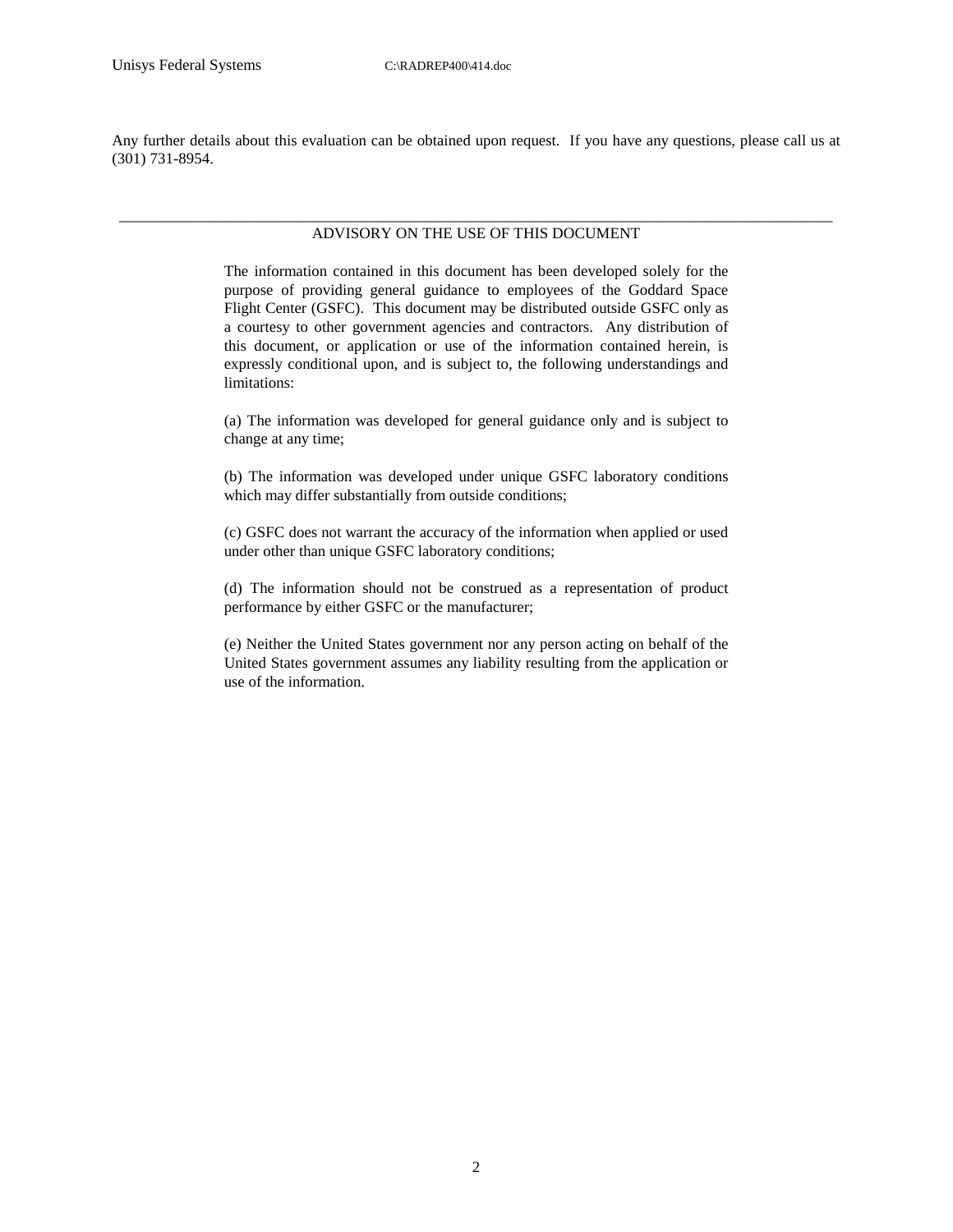### Figure 1. Radiation Bias Circuit for OM3914NTM



Notes:

- 1.  $R1 = 250\Omega \pm 5\%, \frac{1}{4}W$ .
- 2. R2 =  $1750\Omega \pm 5\%, \frac{1}{4}W$ .
- 3.  $Cl = 5\mu F, 50V.$
- 4.  $I_O = 5mA$ ,  $I_{ADJ} = 2\mu A$ ,  $V_O = 10V$ .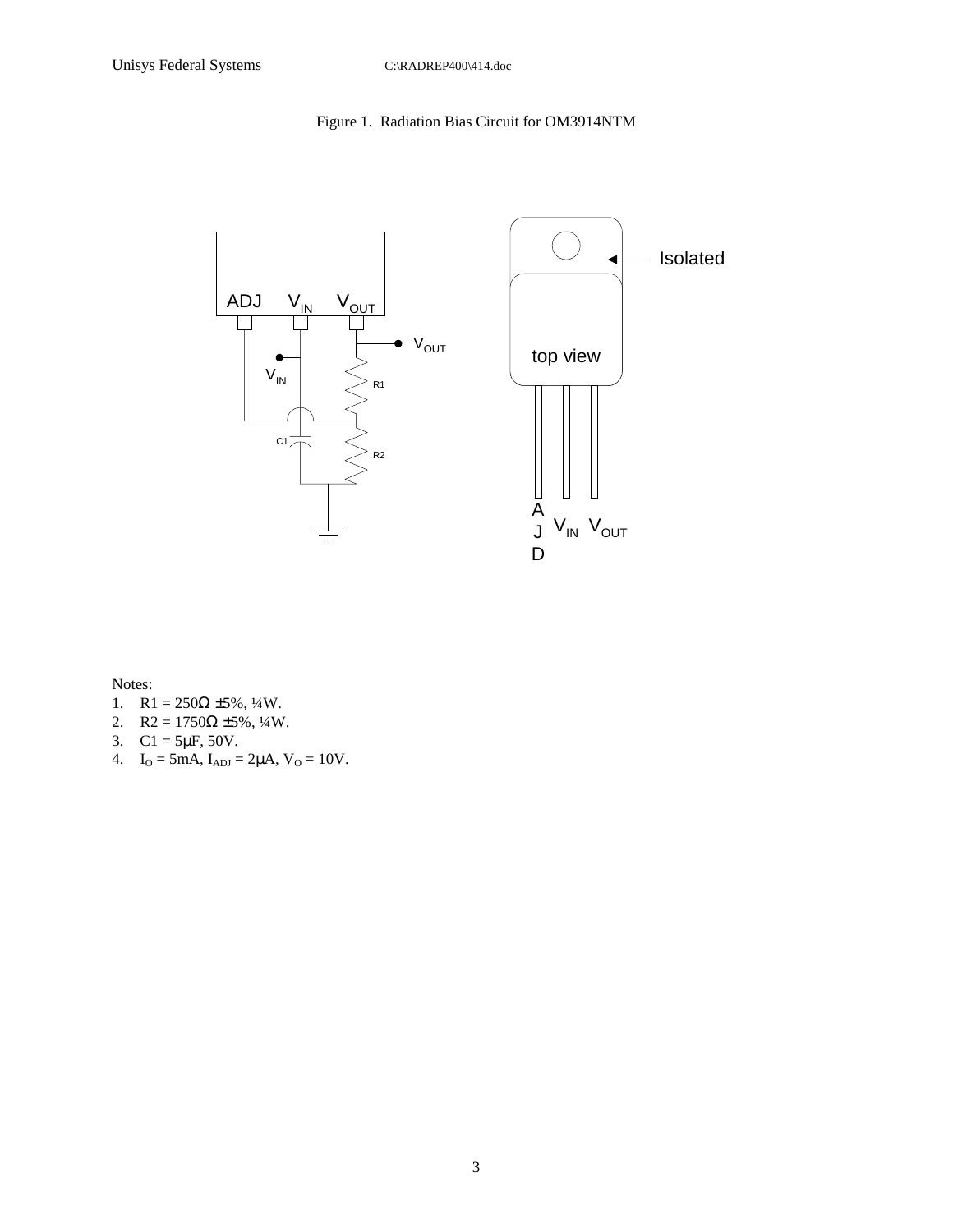| Generic Part Number:                 | OM3914nTM                                   |
|--------------------------------------|---------------------------------------------|
| HST/COS Part Number                  | 5962-8774101UA                              |
| HST/COS TID Requirement              | 10kRads ( $RDM = 5$ )                       |
| Charge Number:                       | M90430                                      |
| Manufacturer:                        | Omnirel                                     |
| Lot Date Code (LDC):                 | 9909                                        |
| <b>Quantity Tested:</b>              | 10                                          |
| Serial Numbers of Control Samples:   | 80, 81                                      |
| Serial Numbers of Radiation Samples: | 82, 83, 84, 85, 86, 87, 88, 89              |
| Part Function:                       | 3 Amp Negative Adjustable Voltage Regulator |
| Part Technology:                     | Bipolar                                     |
| Package Style:                       | <b>TO-257AA</b>                             |
| Test Equipment:                      | Bench                                       |
| Test Engineer:                       | S. Norris                                   |

### TABLE I. Part Information

• The manufacturer for this part guaranteed no radiation tolerance/hardness.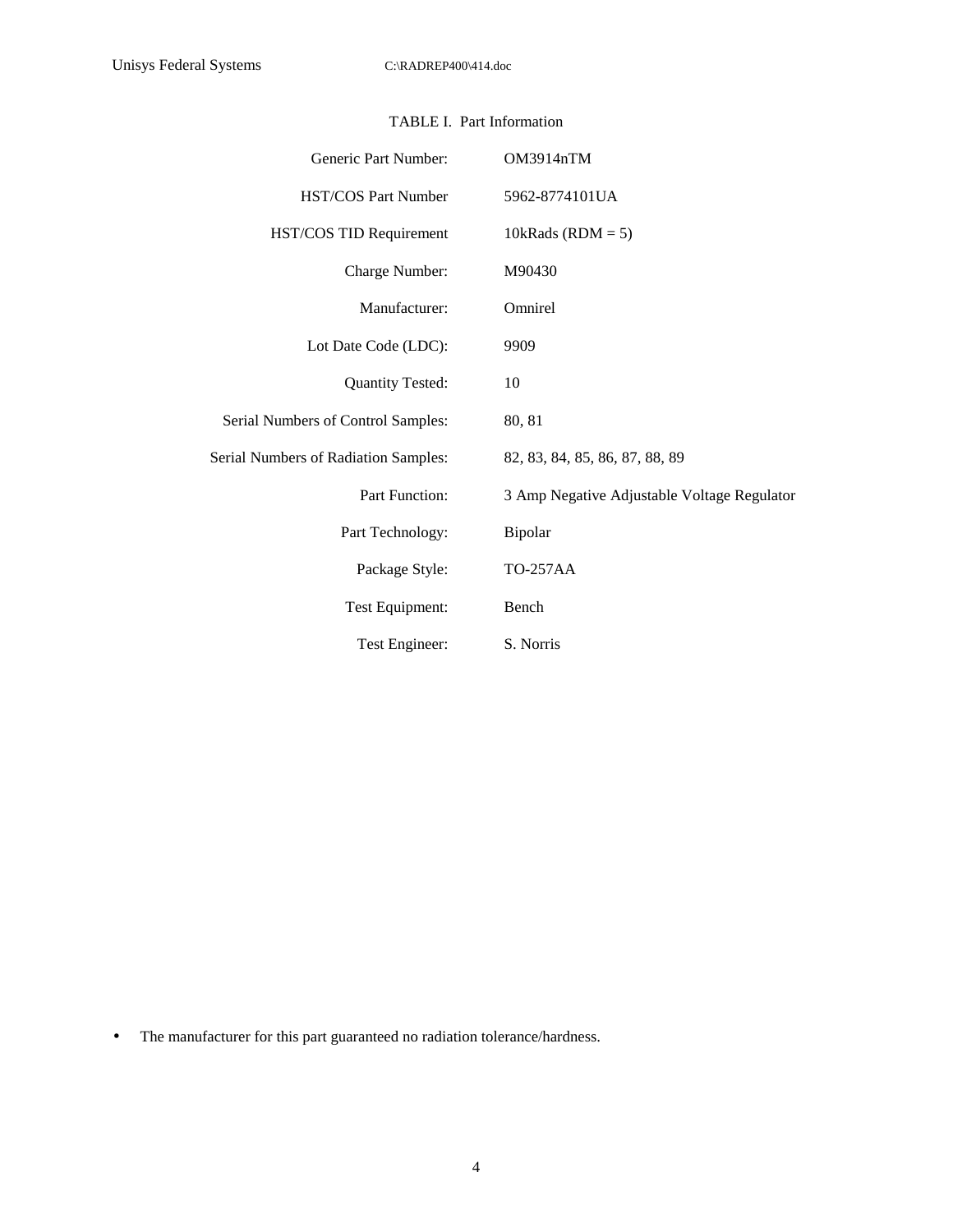| TABLE II. Radiation Schedule for OM1850STM3                            |  |
|------------------------------------------------------------------------|--|
|                                                                        |  |
|                                                                        |  |
|                                                                        |  |
|                                                                        |  |
|                                                                        |  |
|                                                                        |  |
|                                                                        |  |
|                                                                        |  |
|                                                                        |  |
|                                                                        |  |
|                                                                        |  |
|                                                                        |  |
|                                                                        |  |
|                                                                        |  |
|                                                                        |  |
|                                                                        |  |
| Average Dose Rate = 50,000 RADS/256 HOURS=195.3 RADS/HOUR=0.05RADS/SEC |  |

PARTS WERE IRRADIATED AND ANNEALED UNDER BIAS, SEE FIGURE 1.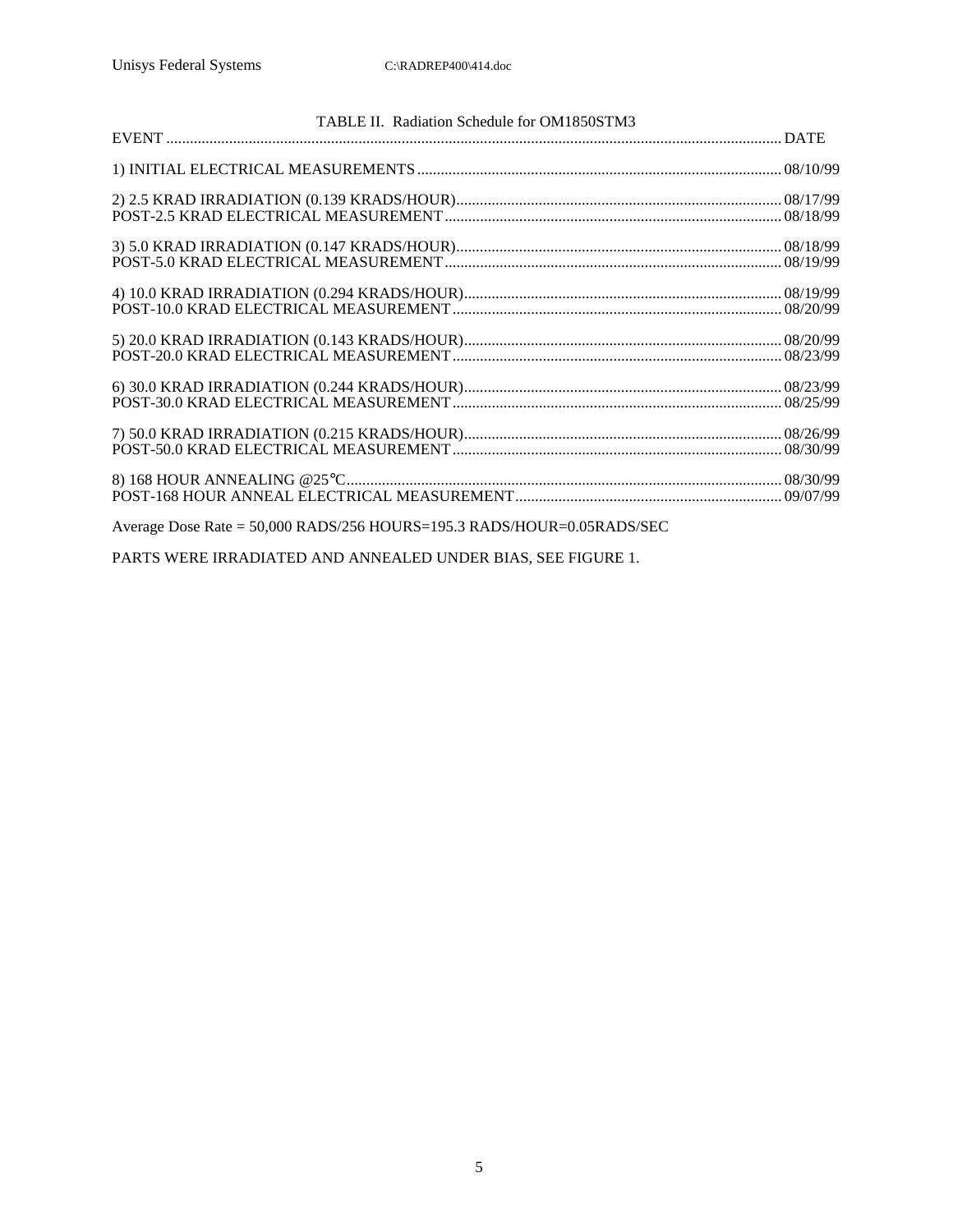### Table III. Electrical Characteristics OM3914NTM (1)

| <b>Test</b>             |                         |               | <b>Spec. Limit</b> |                           |                                                                       |
|-------------------------|-------------------------|---------------|--------------------|---------------------------|-----------------------------------------------------------------------|
| #                       | <b>Parameter</b>        | Units         | min                | max                       | <b>Test Conditions</b>                                                |
|                         | <b>Ref Voltage</b>      |               | $-1.238$           | $-1.262$                  | $V_{IN}$ = 3.0V, $I_{OUT}$ = 10mA                                     |
|                         | Line Reg.               | $\frac{6}{9}$ |                    | $0.48\%$<br>$=0.015\%$ /V | $V_{IN} = -4.25$ to $-36.25$ , $V_{OUT} = 1.25V$                      |
| 3                       | Load Reg.               | $\frac{6}{6}$ | $-1.0$             | 1.0                       | $V_{IN}$ - $V_{OUT}$ = 3.0V, 10mA $\leq$ I <sub>OUT</sub> $\leq$ 2.0A |
| $\overline{\mathbf{4}}$ | Adj. Pin Current        | μA            |                    | 100                       | $V_{IN}$ - $V_{OUT}$ =25V, 10mA $\leq$ I <sub>OUT</sub> $\leq$ 2.0A   |
| 5                       | <b>Ripple Rejection</b> | dВ            | 60                 |                           | $f = 120$ Hz, C <sub>ADJ</sub> = 0µF, V <sub>OUT</sub> = -1.25V       |

Notes:

(1) These are the manufacturer's non-irradiated data sheet specification limits. The manufacturer provided no postirradiation limits at the time the tests were performed.